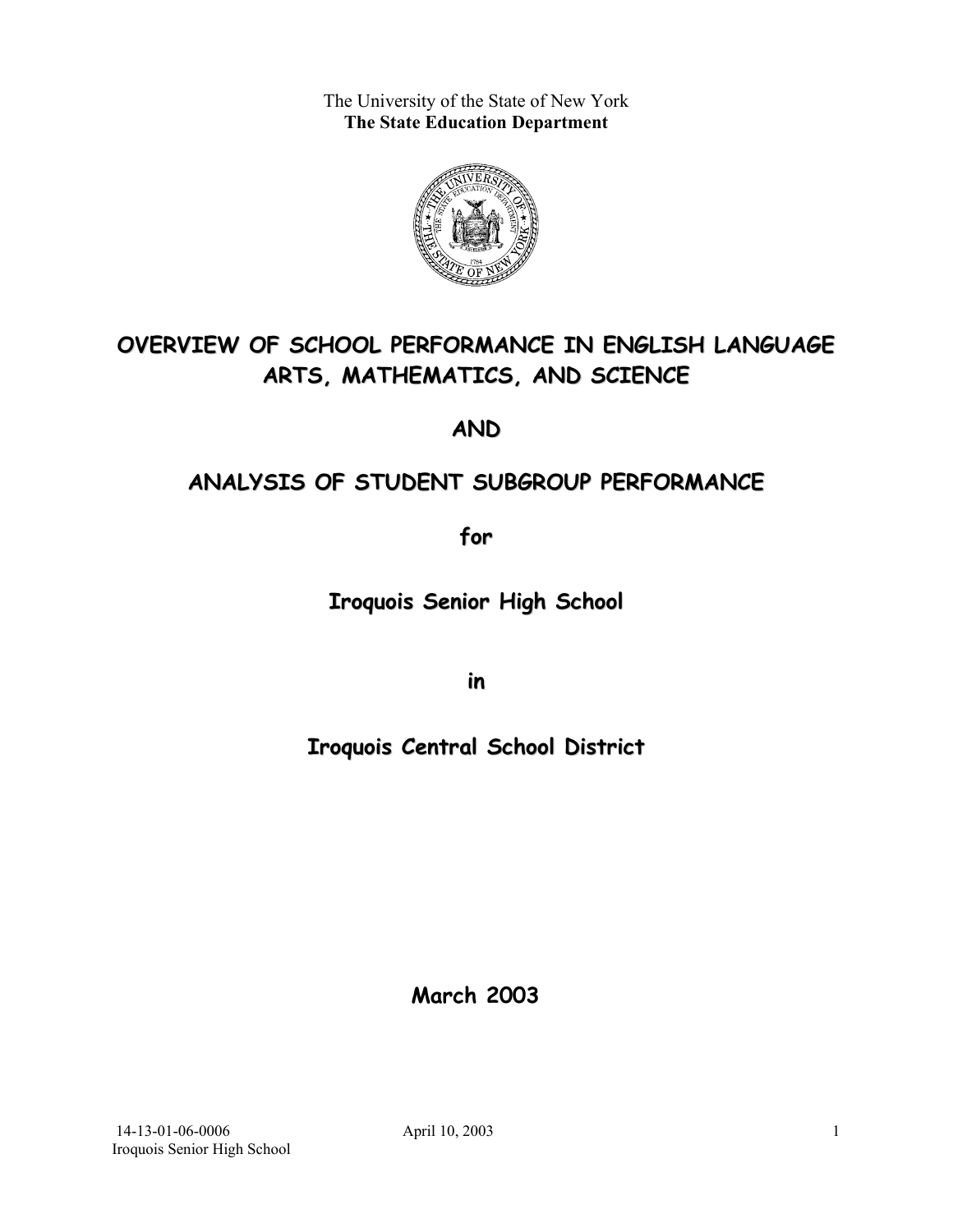### **THE UNIVERSITY OF THE STATE OF NEW YORK**

### **Regents of The University**

| Tonawanda      |
|----------------|
| Hollis         |
| Staten Island  |
| New Rochelle   |
| Peru           |
| Huntington     |
| North Syracuse |
| New York       |
| Belle Harbor   |
| Buffalo        |
| Hartsdale      |
| Albany         |
| <b>Bronx</b>   |
| New York       |
|                |
| Rochester      |

#### **President of The University and Commissioner of Education**

RICHARD P. MILLS

#### **Chief Operating Officer**

RICHARD H. CATE

**Deputy Commissioner for Elementary, Middle, Secondary and Continuing Education**  JAMES A. KADAMUS

#### **Coordinator, School Operations and Management Services**  CHARLES SZUBERLA

### **Coordinator, Information and Reporting Services**

MARTHA P. MUSSER

The State Education Department does not discriminate on the basis of age, color, religion, creed, disability, marital status, veteran status, national origin, race, gender, genetic predisposition or carrier status, or sexual orientation in its educational programs, services and activities. Portions of this publication can be made available in a variety of formats, including braille, large print or audio tape, upon request. Inquiries concerning this policy of nondiscrimination should be directed to the Department's Office for Diversity, Ethics, and Access, Room 530, Education Building, Albany, NY 12234. **Requests for additional copies of this publication may be made by contacting the Publications Sales Desk, Room 309, Education Building, Albany, NY 12234.** 

Please address all correspondence about this report that is not related to data corrections to:

*School Report Card Coordinator Information and Reporting Services Team New York State Education Department Room 863 EBA 89 Washington Avenue Albany, NY 12234*  E-mail: *RPTCARD@mail.nysed.gov*

 14-13-01-06-0006 April 10, 2003 Iroquois Senior High School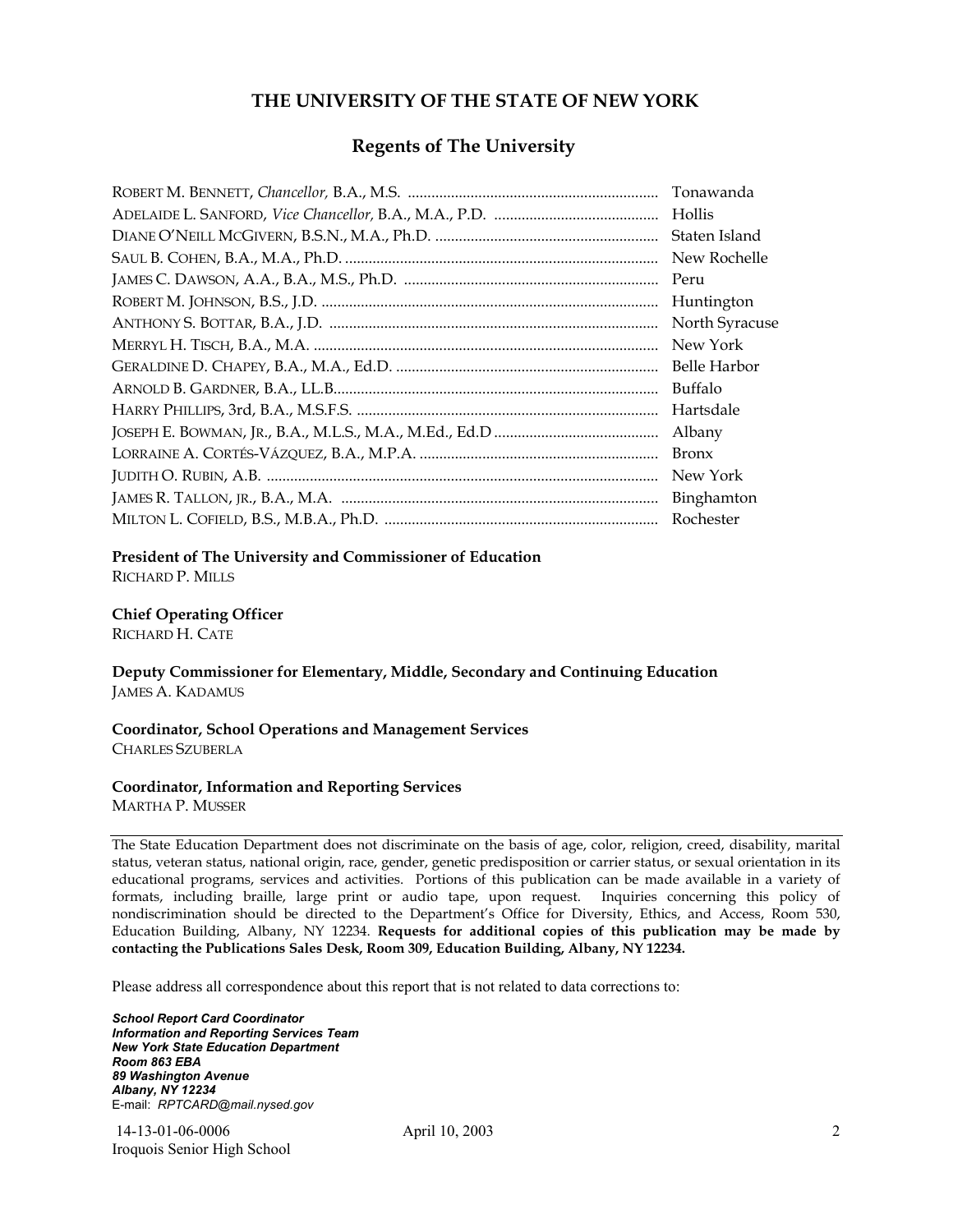The *New York State School Report Card* is an important part of the Board of Regents effort to raise learning standards for all students. It provides information to the public on student performance and other measures of school and district performance. Knowledge gained from the school report card on a school's strengths and weaknesses can be used to improve instruction and services to students.

The *New York State School Report Card* consists of three parts: the *Overview of School Performance in English Language Arts, Mathematics, and Science and Analysis of Student Subgroup Performance,* the *Comprehensive Information Report,* and the *School Accountability Report*. The *Overview and Analysis* presents performance data on measures required by the federal No Child Left Behind Act: English, mathematics, science, and graduation rate. Performance data on other State assessments can be found in the *Comprehensive Information Report*. The *School Accountability Report* provides information as to whether a school is making adequate progress toward enabling all students to achieve proficiency in English and mathematics.

State assessments are designed to help ensure that all students reach high learning standards. They show whether students are getting the foundation knowledge they need to succeed at the elementary, middle, and commencement levels and beyond. The State requires that students who are not making appropriate progress toward the standards receive academic intervention services.

In the *Overview*, performance on the elementary- and middle-level assessments in English language arts and mathematics and on the middle-level science test is reported in terms of mean scores and the percentage of students scoring at each of the four levels. These levels indicate performance on the standards from seriously deficient to advanced proficiency. Performance on the elementary-level science test is reported in terms of mean scores and the percentage of students making appropriate progress. Regents examination scores are reported in four score ranges. Scores of 65 to 100 are passing; scores of 55 to 64 earn credit toward a local diploma (with the approval of the local board of education). Though each elementary- and middle-level assessment is administered to students in a specific grade, secondary-level assessments are taken by students when they complete the coursework for the core curriculum. Therefore, the performance of students at the secondary level is measured for a student cohort rather than a group of students at a particular grade level. Students are grouped in cohorts according to the year in which they first entered grade 9.

The assessment data in the *Overview and Analysis* are for all tested students in the school, including general-education students and students with disabilities. In the *Overview*, each school's performance is compared with that of schools similar in grade level, district resources, and student needs as indicated by income and limited English proficiency (LEP) status. Each district's performance is compared with that of all public schools statewide. In the *Analysis*, performance is disaggregated by race/ethnicity, disability status, gender, LEP status, income level, and migrant status.

Explanations of terms referred to or symbols used in this part of the school report card may be found in the glossary on the last page. Further information on the school report card may be found in the guide, *Understanding Your School Report Card 2003*, available at your school or on the Information and Reporting Services Web site at www.emsc.nysed.gov/irts.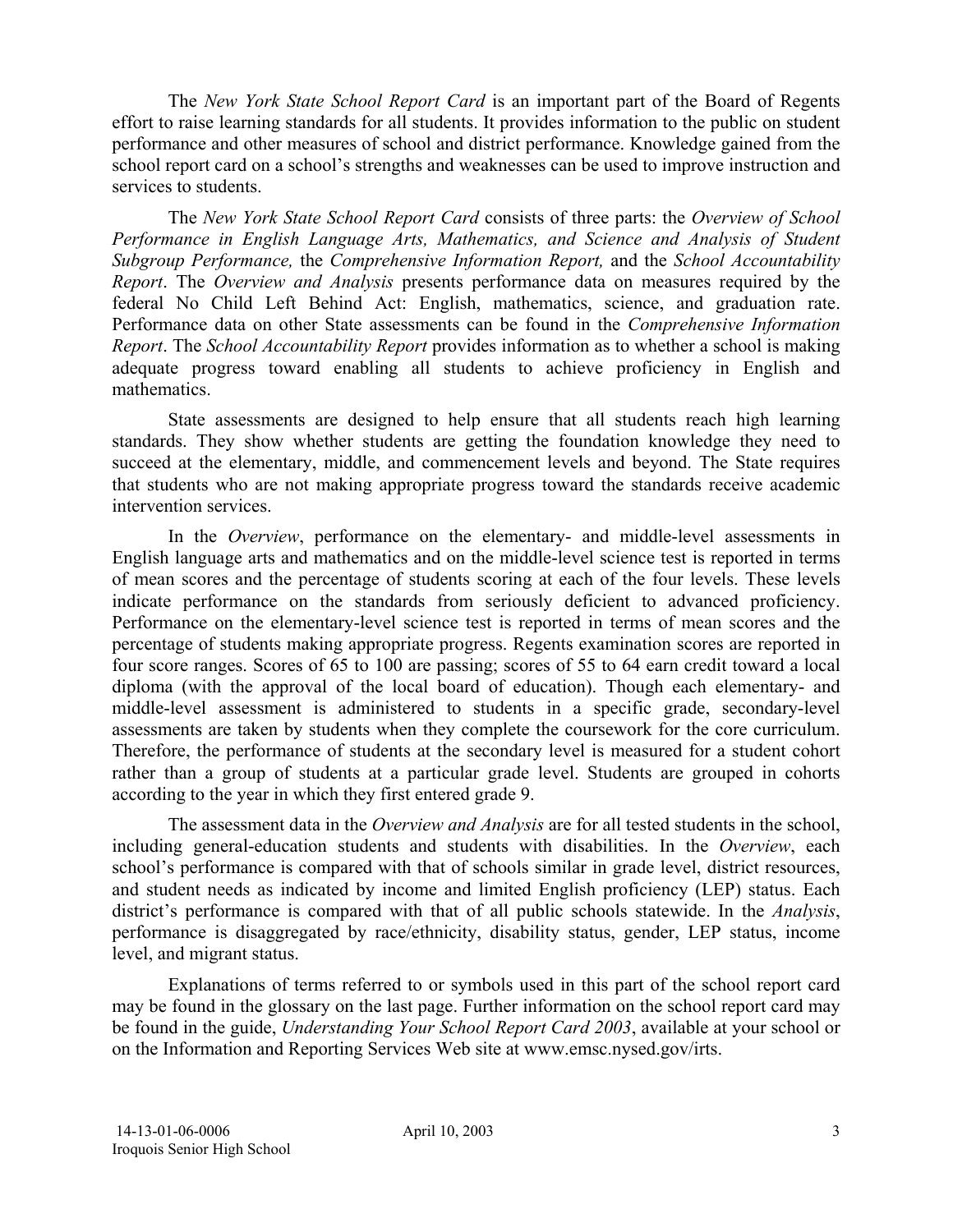# **Overview of School Performance in English Language Arts, Mathematics, and Science**

## **School Profile**

| Principal:                  | Mr. James Knowles         | (716) 652-3000<br>Phone:                             |                              |
|-----------------------------|---------------------------|------------------------------------------------------|------------------------------|
| Organization<br>$2001 - 02$ |                           | School Staff <sup>1</sup> (both full- and part-time) |                              |
| Grade Range                 | <b>Student Enrollment</b> | Count of Teachers                                    | Count of Other Professionals |
| $9 - 12$                    | 967                       | 64                                                   |                              |

## **2000–01 School District-wide Total Expenditure per Pupil | \$9,319**

| <b>Student Demographics</b>                              |       | 1999-2000 | 2000-2001 |         | 2001-2002 |         |  |
|----------------------------------------------------------|-------|-----------|-----------|---------|-----------|---------|--|
| <b>Used To Determine Similar</b><br><b>Schools Group</b> | Count | Percent   | Count     | Percent | Count     | Percent |  |
| Limited English Proficient                               |       | $0.1\%$   | 2         | 0.2%    |           | 0.2%    |  |
| Eligible for Free Lunch                                  | 18    | 2.0%      | 33        | 3.6%    | 28        | 2.9%    |  |
|                                                          |       |           |           |         |           |         |  |

**Similar Schools Group**  This school is in Similar Schools Group 49. All schools in this group are secondary level schools in school districts with average student needs in relation to district resource capacity. The schools in this group are in the lower range of student needs for secondary level schools in these districts.

## **2001–02 Percentage of Core Classes Taught by Highly Qualified Teachers\***

| <b>Number of Core</b><br><b>Classes</b> | <b>Percent Taught</b><br>by Highly<br>Qualified<br><b>Teachers</b> |
|-----------------------------------------|--------------------------------------------------------------------|
| 224                                     | 100%                                                               |

\*For the 2001–02 school year only, teachers of core classes are considered to be highly qualified if they are certified to teach that subject.

## **2001–02 Percentage of Teachers with No Valid Teaching Certificate\***

| Number of<br><b>Teachers</b> | <b>Percent No</b><br><b>Valid Teaching</b><br><b>Certificate</b> |
|------------------------------|------------------------------------------------------------------|
| 64                           | በ%                                                               |

\*This count includes teachers with temporary licenses who do not have a valid permanent or provisional teaching certificate.

 $\overline{a}$ 

 $1$  District-employed staff who serve in more than one school are not included in these counts.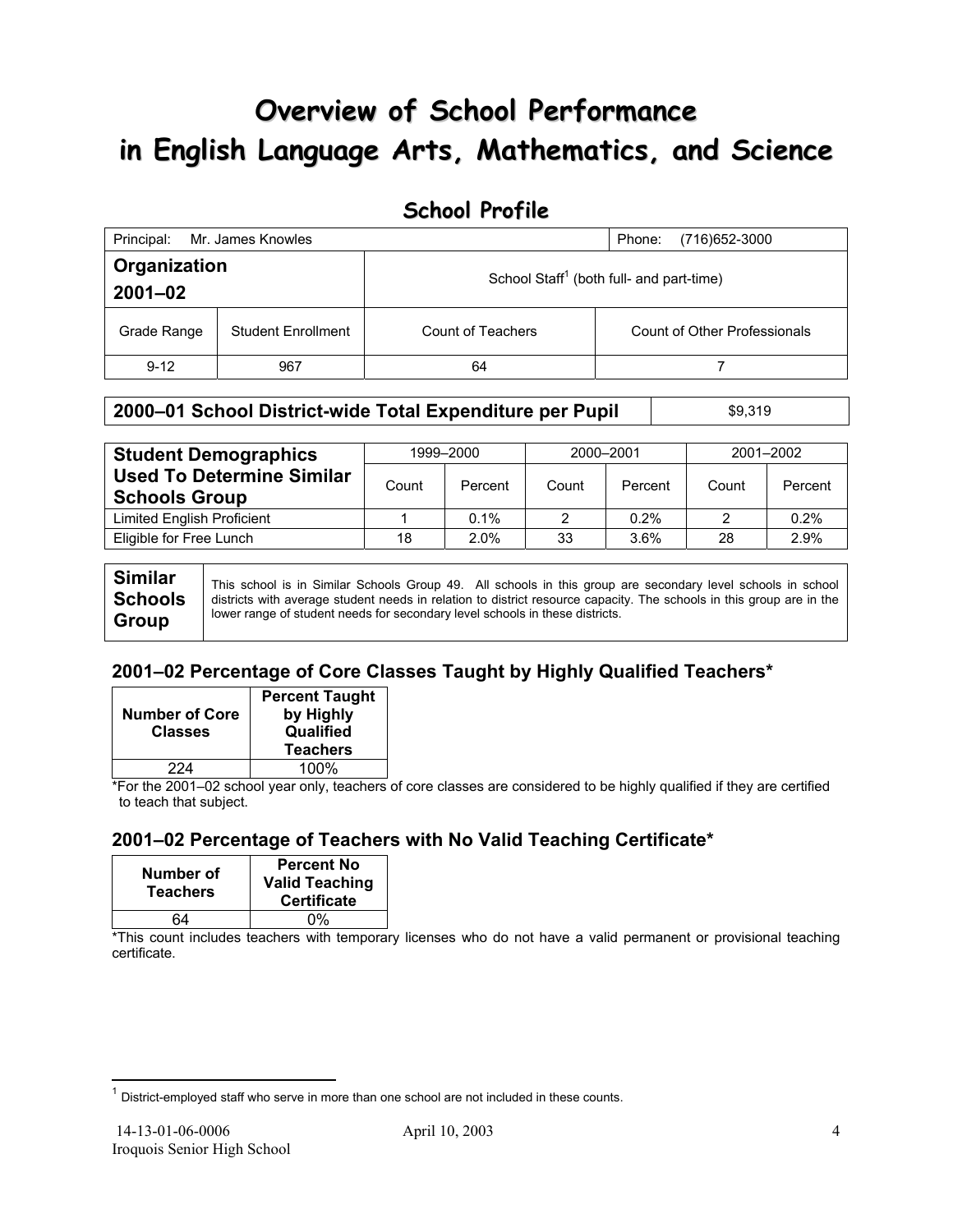# **High School English Achievement after Four Years of Instruction**

 The graph and table below present performance of the 1997 and 1998 cohort members on the Regents English examination four years after entering grade 9. A score of 65 or above on this examination is considered passing. Only the highest score of each student is counted, regardless of how many times the student took the examination. In the graph, students passing approved alternatives to this examination are counted as scoring in the 65 to 84 range. In the table, the numbers of students who met the graduation requirement by passing an approved alternative or the Regents competency tests (RCTs) in reading and writing are listed separately. (RCT results are not included in the graph.) Students who score 55 to 64 on the Regents examination in comprehensive English may be given credit towards a local high school diploma if allowed by the district board of education.



| English Graduation Requirement Achievement after Four Years of High School* |                          |                          |                                                     |                                                     |                                                      |                                          |                      |  |  |  |
|-----------------------------------------------------------------------------|--------------------------|--------------------------|-----------------------------------------------------|-----------------------------------------------------|------------------------------------------------------|------------------------------------------|----------------------|--|--|--|
|                                                                             | <b>Student Category</b>  | Cohort<br><b>Members</b> | <b>Highest Score</b><br><b>Between</b><br>55 and 64 | <b>Highest Score</b><br><b>Between</b><br>65 and 84 | <b>Highest Score</b><br><b>Between</b><br>85 and 100 | Approved<br><b>Alternative</b><br>Credit | Passed<br><b>RCT</b> |  |  |  |
|                                                                             | <b>General Education</b> | 195                      | 16                                                  | 144                                                 | 35                                                   |                                          |                      |  |  |  |
| 1997<br><b>Cohort</b>                                                       | Students w/ Disabilities | 14                       | 6                                                   | 5                                                   |                                                      |                                          |                      |  |  |  |
|                                                                             | <b>All Students</b>      | 209                      | 22                                                  | 149                                                 | 35                                                   |                                          |                      |  |  |  |
|                                                                             | <b>General Education</b> | 224                      | 14                                                  | 126                                                 | 55                                                   |                                          |                      |  |  |  |
| 1998<br><b>Cohort</b>                                                       | Students w/ Disabilities | 9                        | 5                                                   |                                                     |                                                      |                                          |                      |  |  |  |
|                                                                             | <b>All Students</b>      | 233                      | 19                                                  | 130                                                 | 55                                                   |                                          |                      |  |  |  |

\*Assessments used to determine counts in this table include the Regents examination in comprehensive English, the component retest in English, the Regents competency tests in reading and writing, and approved alternatives.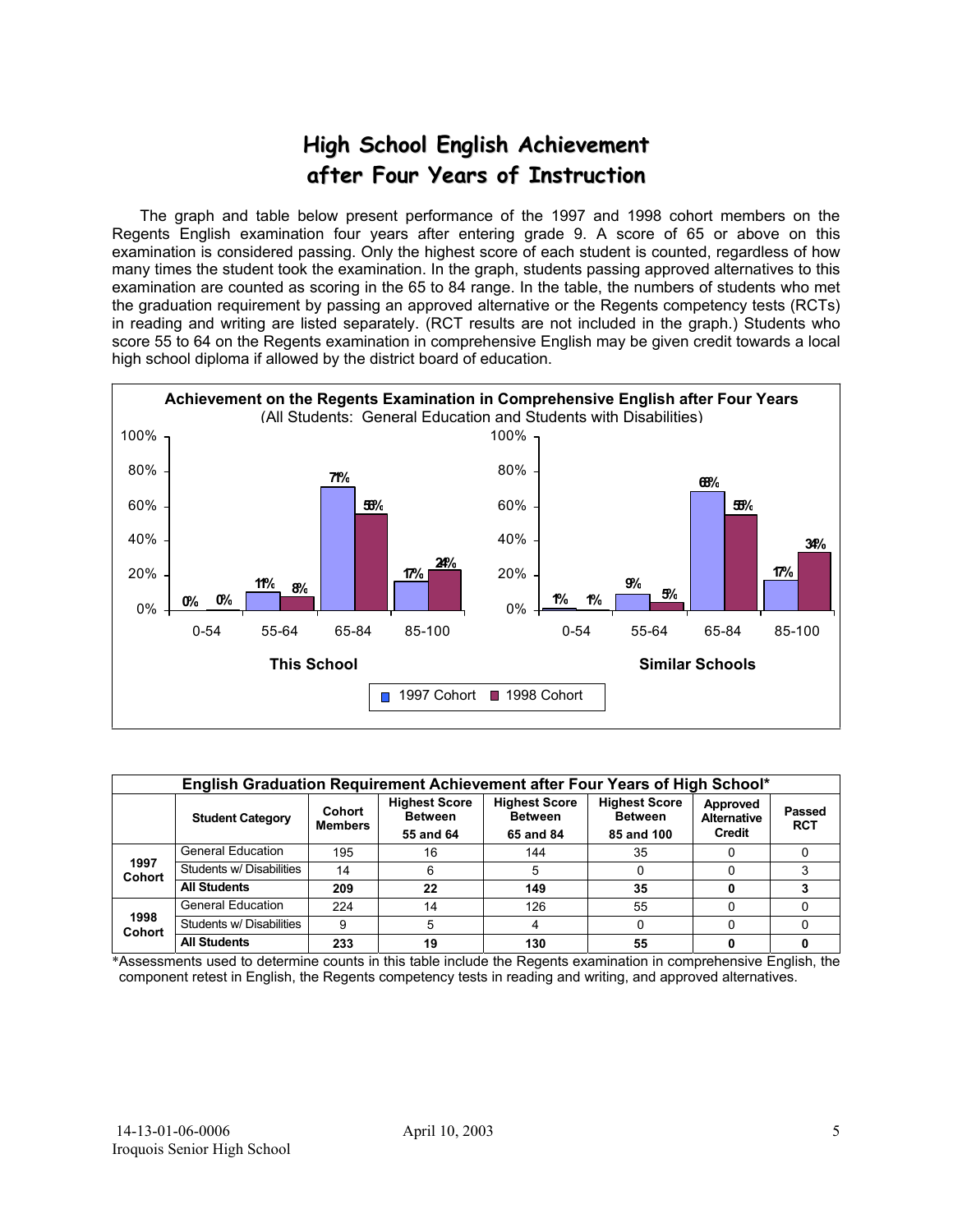# **High School Mathematics Achievement after Four Years of Instruction**

 The graph and table below present performance of the 1997 and 1998 cohort members, four years after entering grade 9, in meeting the graduation assessment requirement in mathematics. A score of 65 or above on a Regents examination in mathematics is considered passing. Only the highest score of each student is counted, regardless of how many times the student took the examination. In the graph, students passing approved alternatives to these examinations are counted as scoring in the 65 to 84 range. In the table, the numbers of students who met the graduation requirement by passing an approved alternative or the Regents competency test (RCT) in mathematics are listed separately. (RCT results are not included in the graph.) Students who score 55 to 64 on a Regents examination in mathematics may be given credit towards a local high school diploma if allowed by the district board of education.



|                       | Mathematics Graduation Requirement Achievement after Four Years of High School* |                          |                                                     |                                                     |                                                      |                                          |                             |  |  |  |  |
|-----------------------|---------------------------------------------------------------------------------|--------------------------|-----------------------------------------------------|-----------------------------------------------------|------------------------------------------------------|------------------------------------------|-----------------------------|--|--|--|--|
|                       | <b>Student Category</b>                                                         | Cohort<br><b>Members</b> | <b>Highest Score</b><br><b>Between</b><br>55 and 64 | <b>Highest Score</b><br><b>Between</b><br>65 and 84 | <b>Highest Score</b><br><b>Between</b><br>85 and 100 | Approved<br><b>Alternative</b><br>Credit | <b>Passed</b><br><b>RCT</b> |  |  |  |  |
|                       | <b>General Education</b>                                                        | 195                      |                                                     | 66                                                  | 118                                                  |                                          |                             |  |  |  |  |
| 1997<br><b>Cohort</b> | Students w/ Disabilities                                                        | 14                       | 5                                                   |                                                     |                                                      |                                          |                             |  |  |  |  |
|                       | <b>All Students</b>                                                             | 209                      | 16                                                  | 69                                                  | 120                                                  |                                          |                             |  |  |  |  |
|                       | <b>General Education</b>                                                        | 224                      | 5                                                   | 77                                                  | 139                                                  |                                          |                             |  |  |  |  |
| 1998<br><b>Cohort</b> | Students w/ Disabilities                                                        | 9                        | 4                                                   |                                                     |                                                      |                                          |                             |  |  |  |  |
|                       | <b>All Students</b>                                                             | 233                      |                                                     | 80                                                  | 139                                                  |                                          |                             |  |  |  |  |

\*Assessments used to determine counts in this table include Regents mathematics examinations, the component retest in mathematics, the Regents competency test in mathematics, and approved alternatives.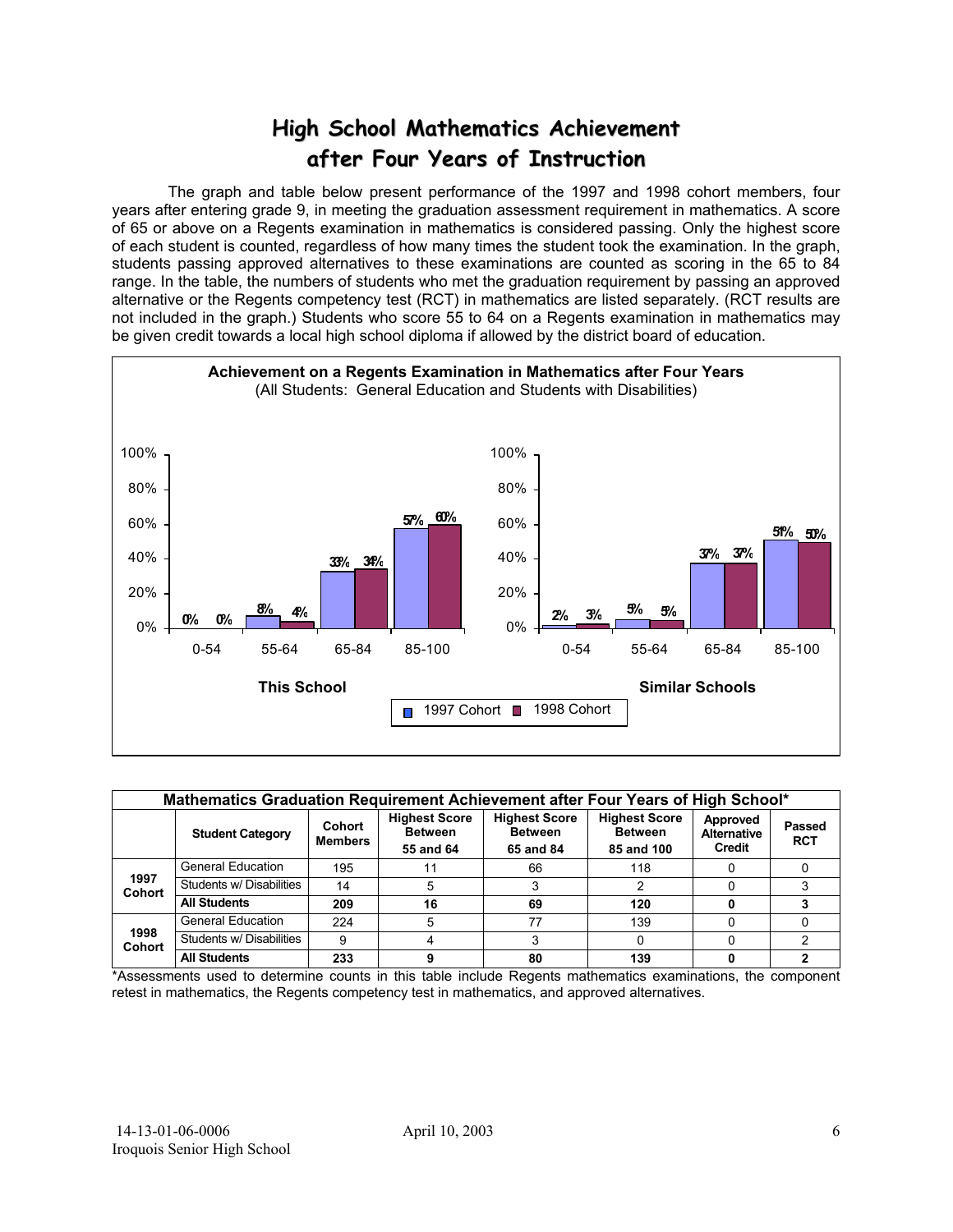# **Graduation Rates for the 1998 Cohort**

 Students were counted as graduates if they earned a local diploma with or without a Regents endorsement no later than June 2002. Additional students may have earned diplomas in August 2002. For the purpose of calculating graduation rate, students who transferred to GED programs were included in the count of students in the cohort. These students were not counted as cohort members for other purposes. Therefore, the count in the table below may be higher than the count of cohort members shown on previous pages.



| <b>Graduation Rates for the 1998 Cohort</b> |                               |                            |  |  |  |  |  |  |
|---------------------------------------------|-------------------------------|----------------------------|--|--|--|--|--|--|
| <b>Student Category</b>                     | <b>Graduation Rate Cohort</b> | <b>Number of Graduates</b> |  |  |  |  |  |  |
| General-education students                  | 224                           | 204                        |  |  |  |  |  |  |
| Students with disabilities                  |                               |                            |  |  |  |  |  |  |
| Total                                       | 233                           | 212                        |  |  |  |  |  |  |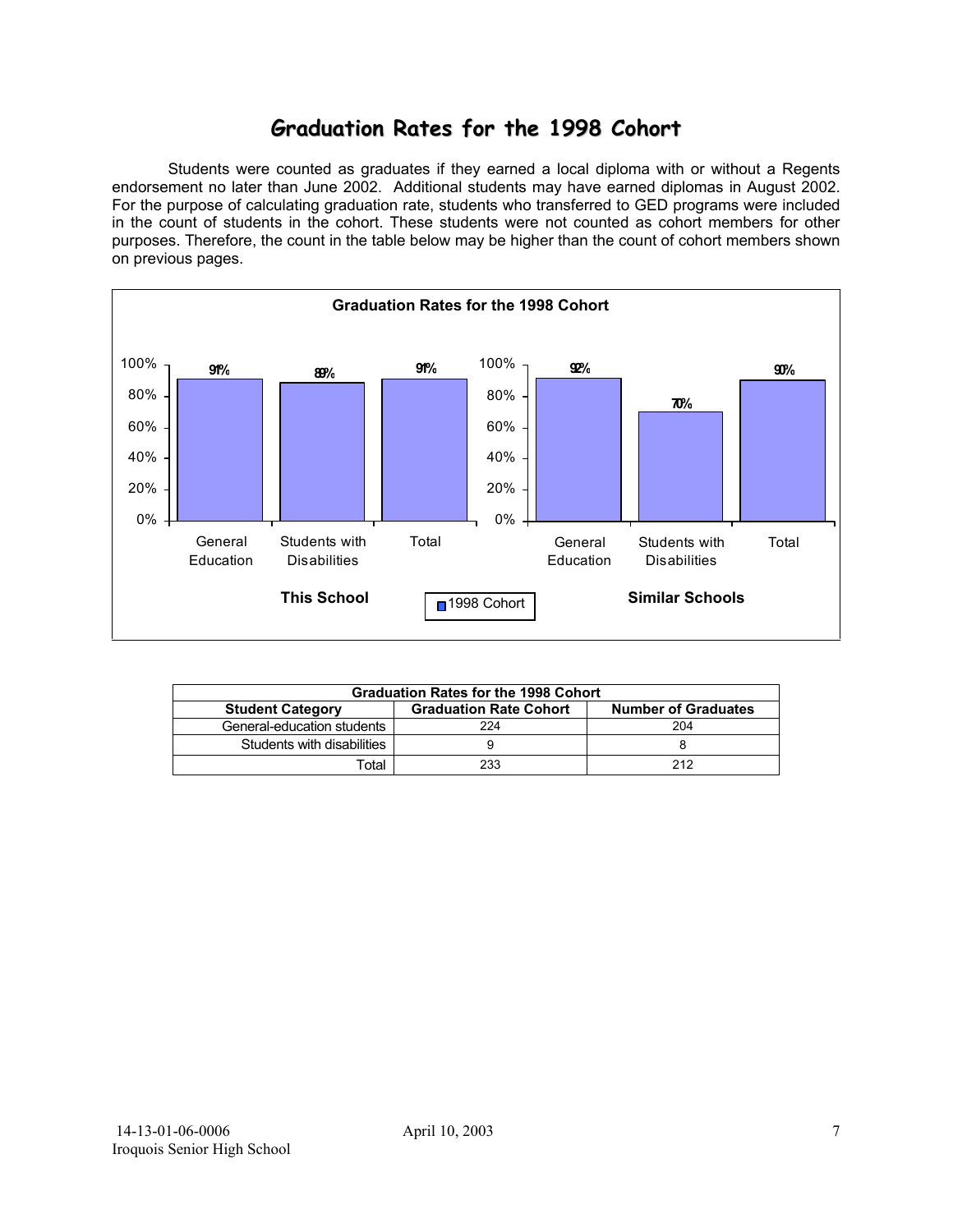# **Analysis of Student Subgroup Performance**

Historically, on State assessments the average performance of Black, Hispanic, and Native American students has been lower than that of White and Asian students. Similarly, students from lowincome families have not performed as well as those from higher income families. A high priority of the Board of Regents is to eliminate these gaps in student performance. In addition, Title I of the federal Elementary and Secondary Education Act includes explicit requirements "to ensure that students served by Title I are given the same opportunity to achieve to high standards and are held to the same high expectations as all students in each State."

This section of the school report card provides performance data by racial/ethnic group, disability status, gender, English proficiency status, income level, and migrant status. The purpose of the student subgroup analyses is to determine if students who perform below the standards in any school tend to fall into particular groups, such as minority students, limited English proficient students, or economically disadvantaged students. If these analyses provide evidence that students in one of the groups achieve at a lower level than other students, the school and community should examine the reasons for this lower performance and make necessary changes in curriculum, instruction, and student support services to remedy these performance gaps.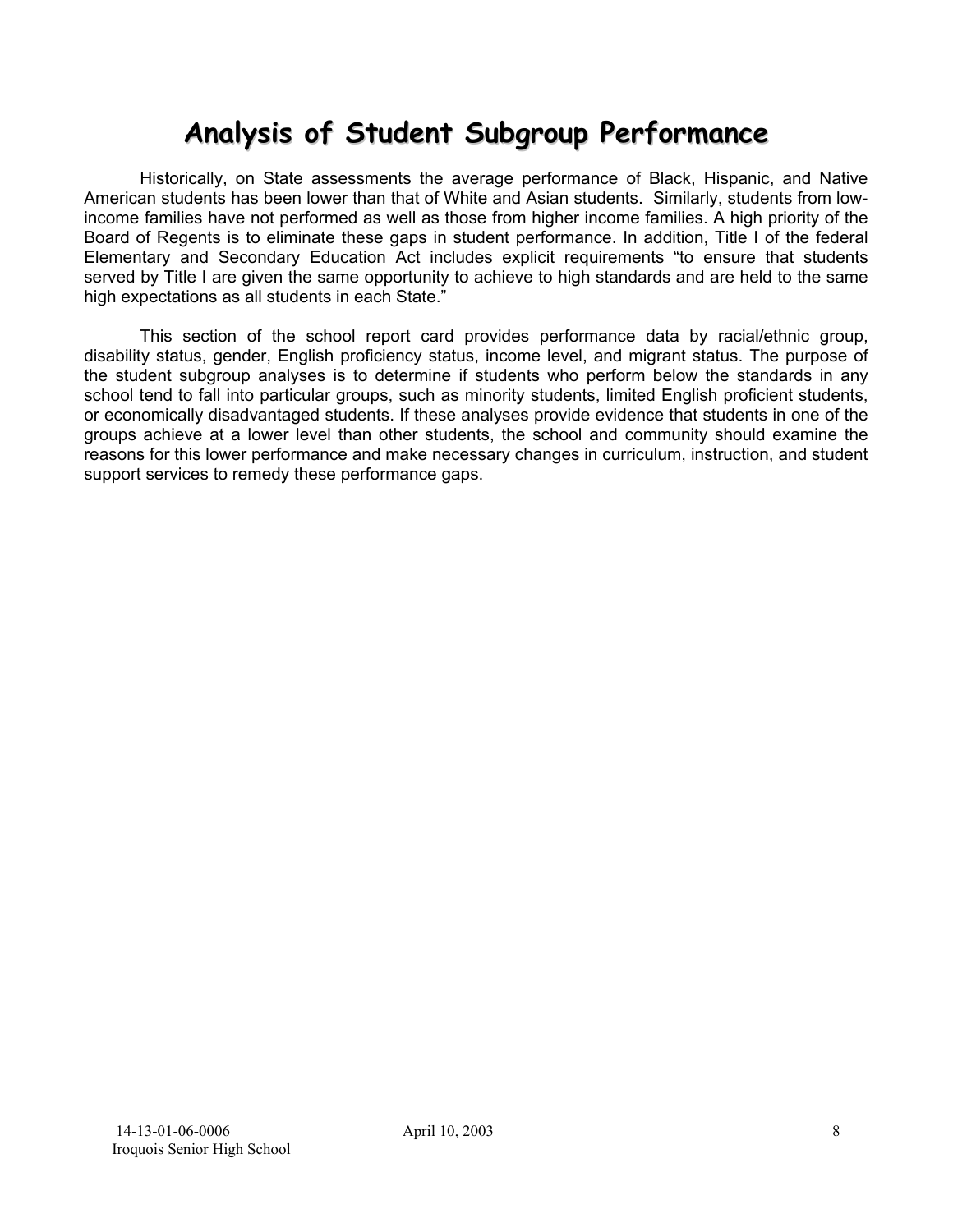# **1997 and 1998 High School Cohorts**

General-education students who first entered ninth grade in 1997 or 1998 must score 55 or higher on Regents English and mathematics examinations to graduate. During the phase-in of the Regents examination graduation requirements, all students (with district board of education approval) may qualify for a local diploma by earning a score of 55–64 on the required Regents examinations; a score of 65 or higher is required for a Regents diploma. Students with disabilities and certain students with a Section 504 Accomodation Plan may qualify for a local diploma by passing Regents competency tests. The Department did not collect data for the 1997 cohort aggregated by race/ethnicity, gender, income level, or migrant status. It did not collect mathematics data aggregated by English proficiency status.

| a) ier I our zears of Flight School          |                 |                |             |                          |                 |             |                          |                |                |                |
|----------------------------------------------|-----------------|----------------|-------------|--------------------------|-----------------|-------------|--------------------------|----------------|----------------|----------------|
|                                              |                 |                | 1997 Cohort |                          |                 |             |                          | 1998 Cohort    |                |                |
|                                              |                 |                |             | <b>Count of Students</b> | <b>Percent</b>  |             | <b>Count of Students</b> |                |                | <b>Percent</b> |
|                                              |                 | by Score       |             | <b>Meeting</b>           | <b>Students</b> | by Score    |                          |                | <b>Meeting</b> |                |
| <b>Student Subgroup</b>                      | <b>Students</b> | <b>Regents</b> |             | Pass-                    | Gradu-          | in          |                          | <b>Regents</b> | Pass-          | Gradua-        |
|                                              | in Cohort       | $55 -$         | $65 -$      | ed                       | ation           | Cohort      | $55 -$                   | $65-$          | ed             | tion           |
|                                              |                 | 64             | 100         | <b>RCTs</b>              | Require-        |             | 64                       | 100            | <b>RCTs</b>    | Require-       |
|                                              |                 |                |             |                          | ment            |             |                          |                |                | ment           |
| <b>Results by Race/Ethnicity</b>             |                 |                |             |                          |                 |             |                          |                |                |                |
| American Indian/Alaskan Native               |                 |                |             |                          |                 | 0           | 0                        | 0              | 0              | 0%             |
| <b>Black</b>                                 |                 |                |             |                          |                 | $\mathbf 0$ | $\mathbf 0$              | 0              | $\mathbf 0$    | 0%             |
| Hispanic                                     |                 |                |             |                          |                 | 1           | s                        | $\mathbf s$    | s              | s              |
| Asian or Pacific Islander                    |                 |                |             |                          |                 | $\mathbf 0$ | 0                        | $\pmb{0}$      | 0              | 0%             |
| White                                        |                 |                |             |                          |                 | 232         | s                        | s              | s              | s              |
| Total                                        |                 |                |             |                          |                 | 233         | 19                       | 185            | 0              | 88%            |
| Small Group Totals (s)                       |                 |                |             |                          |                 | 233         | 19                       | 185            | 0              | 88%            |
| <b>Results by Disability Status</b>          |                 |                |             |                          |                 |             |                          |                |                |                |
| General-education students                   | 195             | 16             | 179         | 0                        | 100%            | 224         | 14                       | 181            | 0              | 87%            |
| Students with disabilities                   | 14              | 6              | 5           | 3                        | 100%            | 9           | 5                        | $\overline{4}$ | 0              | 100%           |
| Total                                        | 209             | 22             | 184         | 3                        | 100%            | 233         | 19                       | 185            | 0              | 88%            |
| <b>Results by Gender</b>                     |                 |                |             |                          |                 |             |                          |                |                |                |
| Female                                       |                 |                |             |                          |                 | 126         | 8                        | 100            | 0              | 86%            |
| Male                                         |                 |                |             |                          |                 | 107         | 11                       | 85             | 0              | 90%            |
| Total                                        |                 |                |             |                          |                 | 233         | 19                       | 185            | 0              | 88%            |
| <b>Results by English Proficiency Status</b> |                 |                |             |                          |                 |             |                          |                |                |                |
| English proficient                           | 209             | 22             | 184         | 3                        | 100%            | 232         | s                        | s              | s              | s              |
| Limited English proficient                   | 0               | $\mathbf 0$    | 0           | 0                        | 0%              | 1           | s                        | s              | s              | s              |
| Total                                        | 209             | 22             | 184         | 3                        | 100%            | 233         | 19                       | 185            | 0              | 88%            |
| <b>Results by Income Level</b>               |                 |                |             |                          |                 |             |                          |                |                |                |
| Economically disadvantaged                   |                 |                |             |                          |                 | 22          | 3                        | 16             | 0              | 86%            |
| Not disadvantaged                            |                 |                |             |                          |                 | 211         | 16                       | 169            | 0              | 88%            |
| Total                                        |                 |                |             |                          |                 | 233         | 19                       | 185            | 0              | 88%            |
| <b>Results by Migrant Status</b>             |                 |                |             |                          |                 |             |                          |                |                |                |
| Migrant family                               |                 |                |             |                          |                 | 0           | 0                        | $\mathbf 0$    | 0              | 0%             |
| Not migrant family                           |                 |                |             |                          |                 | 233         | 19                       | 185            | 0              | 88%            |
| Total                                        |                 |                |             |                          |                 | 233         | 19                       | 185            | 0              | 88%            |

### **Performance on the English Assessment Requirement for Graduation after Four Years of High School**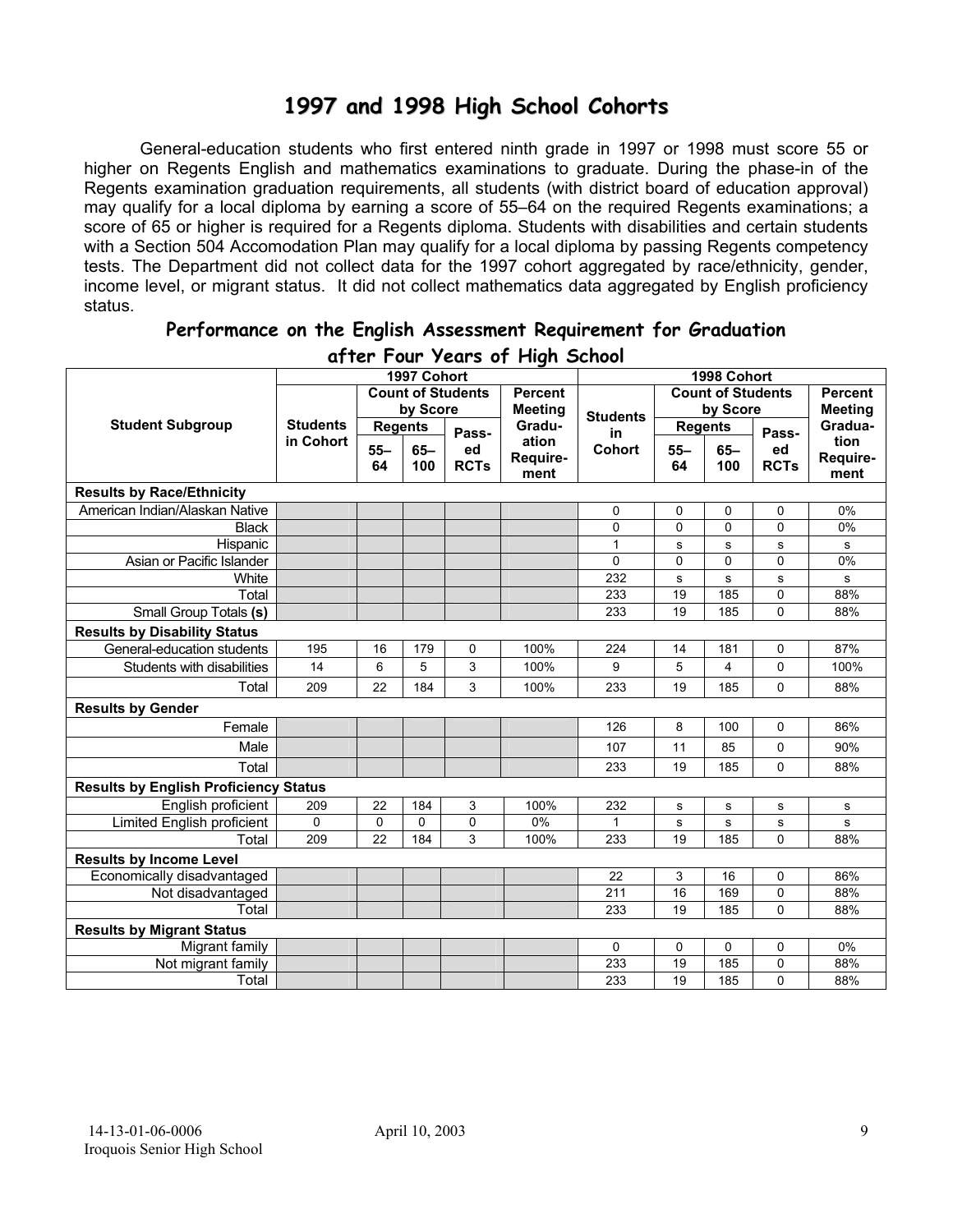# **Performance on the Mathematics Assessment Requirement**

| $\sim$ , aguarion a, ior i var<br>1997 Cohort |                          |                |        | roars of rught sensor<br>1998 Cohort |          |                          |                |       |                |             |
|-----------------------------------------------|--------------------------|----------------|--------|--------------------------------------|----------|--------------------------|----------------|-------|----------------|-------------|
|                                               | <b>Count of Students</b> |                |        | <b>Percent</b>                       |          | <b>Count of Students</b> |                |       | <b>Percent</b> |             |
|                                               |                          | by Score       |        | <b>Meeting</b>                       |          | by Score                 |                |       | <b>Meeting</b> |             |
| <b>Student Subgroup</b>                       | <b>Students</b>          | <b>Regents</b> |        |                                      | Gradu-   | <b>Students</b>          | <b>Regents</b> |       |                | Gradua-     |
|                                               | in Cohort                | $55 -$         | $65 -$ | Pass-<br>ed                          | ation    | in<br><b>Cohort</b>      | $55 -$         | $65-$ | Pass-<br>ed    | tion        |
|                                               |                          | 64             | 100    | <b>RCTs</b>                          | Require- |                          | 64             | 100   | <b>RCTs</b>    | Require-    |
|                                               |                          |                |        |                                      | ment     |                          |                |       |                | ment        |
| <b>Results by Race/Ethnicity</b>              |                          |                |        |                                      |          |                          |                |       |                |             |
| American Indian/Alaskan Native                |                          |                |        |                                      |          | 0                        | 0              | 0     | 0              | 0%          |
| <b>Black</b>                                  |                          |                |        |                                      |          | 0                        | 0              | 0     | 0              | $0\%$       |
| Hispanic                                      |                          |                |        |                                      |          | 1                        | ${\bf s}$      | s     | $\sf s$        | $\mathbf s$ |
| Asian or Pacific Islander                     |                          |                |        |                                      |          | $\Omega$                 | $\mathbf 0$    | 0     | 0              | 0%          |
| White                                         |                          |                |        |                                      |          | 232                      | s              | s     | $\mathbf s$    | s           |
| Total                                         |                          |                |        |                                      |          | 233                      | 9              | 219   | $\overline{2}$ | 99%         |
| Small Group Totals (s)                        |                          |                |        |                                      |          | 233                      | 9              | 219   | $\overline{2}$ | 99%         |
| <b>Results by Disability Status</b>           |                          |                |        |                                      |          |                          |                |       |                |             |
| General-education students                    | 195                      | 11             | 184    | 0                                    | 100%     | 224                      | 5              | 216   | 0              | 99%         |
| Students with disabilities                    | 14                       | 5              | 5      | 3                                    | 93%      | 9                        | $\overline{4}$ | 3     | $\overline{c}$ | 100%        |
| Total                                         | 209                      | 16             | 189    | 3                                    | 100%     | 233                      | 9              | 219   | $\overline{2}$ | 99%         |
| <b>Results by Gender</b>                      |                          |                |        |                                      |          |                          |                |       |                |             |
| Female                                        |                          |                |        |                                      |          | 126                      | $\overline{2}$ | 121   | $\overline{2}$ | 99%         |
| Male                                          |                          |                |        |                                      |          | 107                      | $\overline{7}$ | 98    | 0              | 98%         |
| Total                                         |                          |                |        |                                      |          | 233                      | 9              | 219   | $\overline{2}$ | 99%         |
| <b>Results by English Proficiency Status</b>  |                          |                |        |                                      |          |                          |                |       |                |             |
| English proficient                            |                          |                |        |                                      |          | 232                      | $\mathbf s$    | s     | $\mathbf s$    | $\mathbf s$ |
| <b>Limited English proficient</b>             |                          |                |        |                                      |          |                          | $\mathbf s$    | s     | $\mathbf s$    | s           |
| Total                                         |                          |                |        |                                      |          | 233                      | 9              | 219   | $\overline{2}$ | 99%         |
| <b>Results by Income Level</b>                |                          |                |        |                                      |          |                          |                |       |                |             |
| Economically disadvantaged                    |                          |                |        |                                      |          | 22                       | 0              | 20    | 1              | 95%         |
| Not disadvantaged                             |                          |                |        |                                      |          | 211                      | 9              | 199   | $\mathbf{1}$   | 99%         |
| Total                                         |                          |                |        |                                      |          | 233                      | 9              | 219   | $\overline{2}$ | 99%         |
| <b>Results by Migrant Status</b>              |                          |                |        |                                      |          |                          |                |       |                |             |
| Migrant family                                |                          |                |        |                                      |          | 0                        | 0              | 0     | 0              | 0%          |
| Not migrant family                            |                          |                |        |                                      |          | 233                      | 9              | 219   | $\overline{c}$ | 99%         |
| Total                                         |                          |                |        |                                      |          | 233                      | 9              | 219   | $\overline{2}$ | 99%         |

## **for Graduation after Four Years of High School**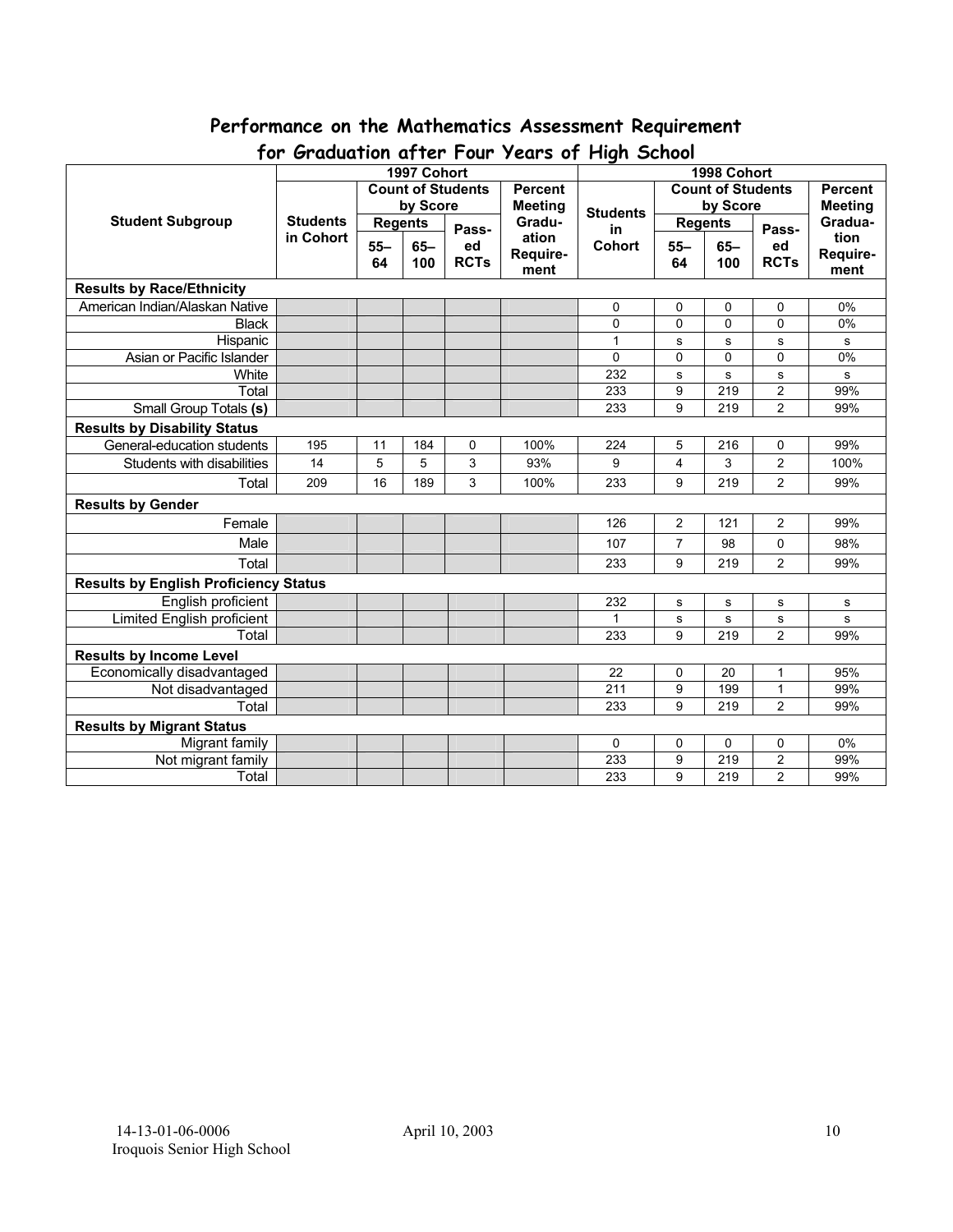## **Graduation Rates for the 1998 Cohort**

 Students were counted as graduates if they earned a local diploma with or without a Regents endorsement no later than June 2002. Additional students may have earned diplomas in August 2002. For the purpose of calculating graduation rate, students who transferred to GED programs were included in the count of students in the cohort. These students were not counted as cohort members for other purposes. Therefore, the count in the table below may be higher than the count of cohort members shown on previous pages.

| <b>Student Subgroup</b>                      | <b>Graduation Rate Cohort</b> | <b>Graduation Rate</b> |  |  |  |  |  |  |  |
|----------------------------------------------|-------------------------------|------------------------|--|--|--|--|--|--|--|
| <b>Results by Race/Ethnicity</b>             |                               |                        |  |  |  |  |  |  |  |
| American Indian/Alaskan Native               | 0                             | 0%                     |  |  |  |  |  |  |  |
| <b>Black</b>                                 | $\mathbf 0$                   | 0%                     |  |  |  |  |  |  |  |
| Hispanic                                     | 1                             | s                      |  |  |  |  |  |  |  |
| Asian or Pacific Islander                    | $\mathbf 0$                   | 0%                     |  |  |  |  |  |  |  |
| White                                        | 232                           | s                      |  |  |  |  |  |  |  |
| Total                                        | 233                           | 91%                    |  |  |  |  |  |  |  |
| Small Group Totals (s)                       | 233                           | 91%                    |  |  |  |  |  |  |  |
| <b>Results by Disability Status</b>          |                               |                        |  |  |  |  |  |  |  |
| General-education students                   | 224                           | 91%                    |  |  |  |  |  |  |  |
| Students with disabilities                   | 9                             | 89%                    |  |  |  |  |  |  |  |
| Total                                        | 233                           | 91%                    |  |  |  |  |  |  |  |
| <b>Results by Gender</b>                     |                               |                        |  |  |  |  |  |  |  |
| Female                                       | 126                           | 94%                    |  |  |  |  |  |  |  |
| Male                                         | 107                           | 88%                    |  |  |  |  |  |  |  |
| Total                                        | 233                           | 91%                    |  |  |  |  |  |  |  |
| <b>Results by English Proficiency Status</b> |                               |                        |  |  |  |  |  |  |  |
| English proficient                           | 232                           | s                      |  |  |  |  |  |  |  |
| Limited English proficient                   | 1                             | s                      |  |  |  |  |  |  |  |
| Total                                        | 233                           | 91%                    |  |  |  |  |  |  |  |
| <b>Results by Income Level</b>               |                               |                        |  |  |  |  |  |  |  |
| Economically disadvantaged                   | 22                            | 91%                    |  |  |  |  |  |  |  |
| Not disadvantaged                            | 211                           | 91%                    |  |  |  |  |  |  |  |
| Total                                        | 233                           | 91%                    |  |  |  |  |  |  |  |
| <b>Results by Migrant Status</b>             |                               |                        |  |  |  |  |  |  |  |
| Migrant family                               | 0                             | 0%                     |  |  |  |  |  |  |  |
| Not migrant family                           | 233                           | 91%                    |  |  |  |  |  |  |  |
| Total                                        | 233                           | 91%                    |  |  |  |  |  |  |  |